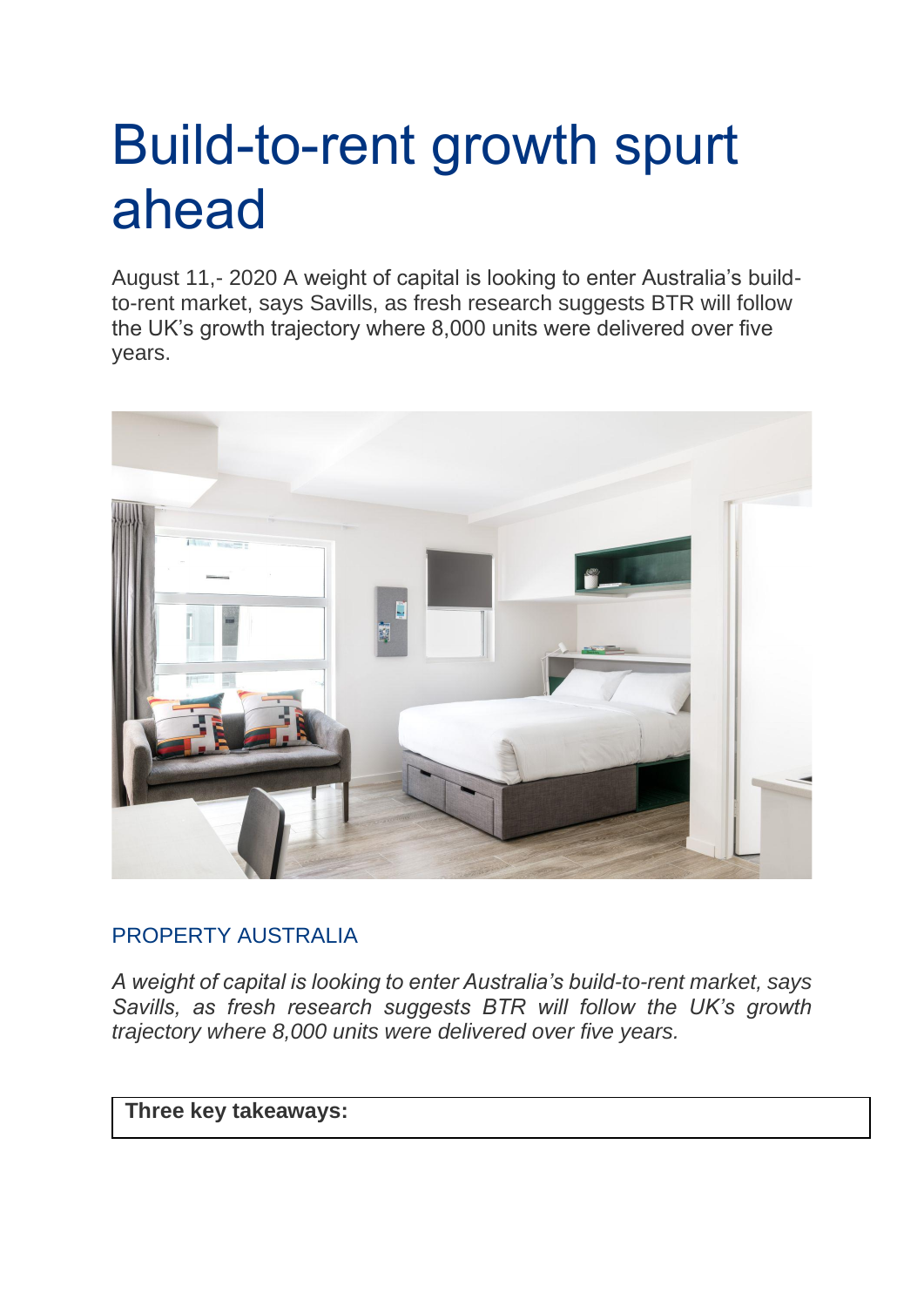- The build-to-rent pipeline has expanded by 38% in 12 months, according to Savills research
- Growth of BTR in Australia is mirroring the UK, where 8,000 units were delivered in the first five years
- BTR can deliver better long-term design outcomes, well maintained properties and secure tenures, says Woods Bagot principal Ian Lomas.

Savills analysis of the Australian development pipeline indicates that 2,326 build-to-rent, or BTR, units are now complete, and a further 611 units are operating as co-living.



An additional 895 and 389 BTR and co-living units, respectively, are under construction. This is a 38 per cent rise over 12 months.

Conal Newland, director of student accommodation at Savills, says "a significant weight of capital is currently looking to enter the Australian BTR and co-living accommodation sector, but there are limited opportunities to access the market".

Newland's colleague Paul Savitz, Savills' director of student accommodation, says Australia's BTR market is likely to follow that in the UK.

"Ten years ago, BTR was a niche topic at investment conferences and in boardrooms; now it is one of UK real estate's most exciting asset classes. We expect Australia to follow suit," Savitz says.

According to Savills, 8,000 units were completed in the UK in the five years after the emergence of the first BTR scheme in London.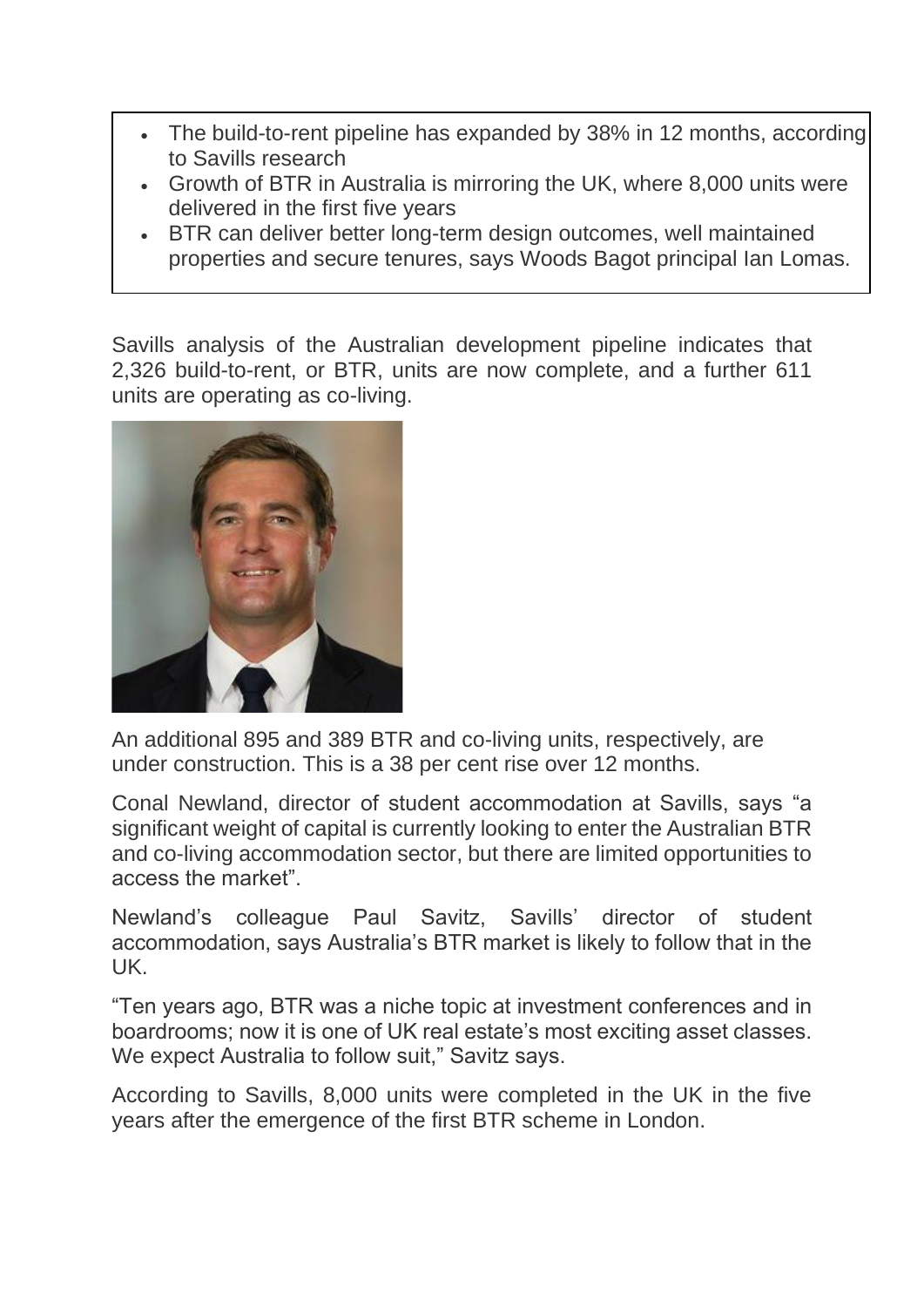

Australia's growth "will occur at the same speed as the UK equivalent, with 8,000 units completed over the same five-year milestone".

"There are currently just over 162,000 Build-to-Rent homes planned, under construction, and operational across the UK, with 48,000 already completed," Savitz explains.

"The UK BTR sector is set to grow exponentially in value, rising from \$17.5 billion in 2019 to a potential maturity of over \$985 billion, providing homes for more than 1.7 million households."

## **Busting the BTR myths**

BTR is gathering momentum in Australia. Earlier this month, the Berejiklian Government announced a 50 per cent land tax cut over the next 20 years to BTR developments in New South Wales.

In late July the Queensland Government called for detailed project proposals for its BTR pilot, which will see up to three affordable housing developments constructed in Brisbane.

And in Victoria, the Property Council's stimulus plan calls for changes to land tax settings to facilitate BTR.

Woods Bagot principal and design leader Ian Lomas has deep experience working on BTR projects in the United Kingdom and Germany.

He says BTR homes can satisfy people's desires for a sense of community, access to social and work networks, and consistency in their lives through stable tenure.

But it is a misconception that build-to-rent "is the solution for every housing issue – it just isn't".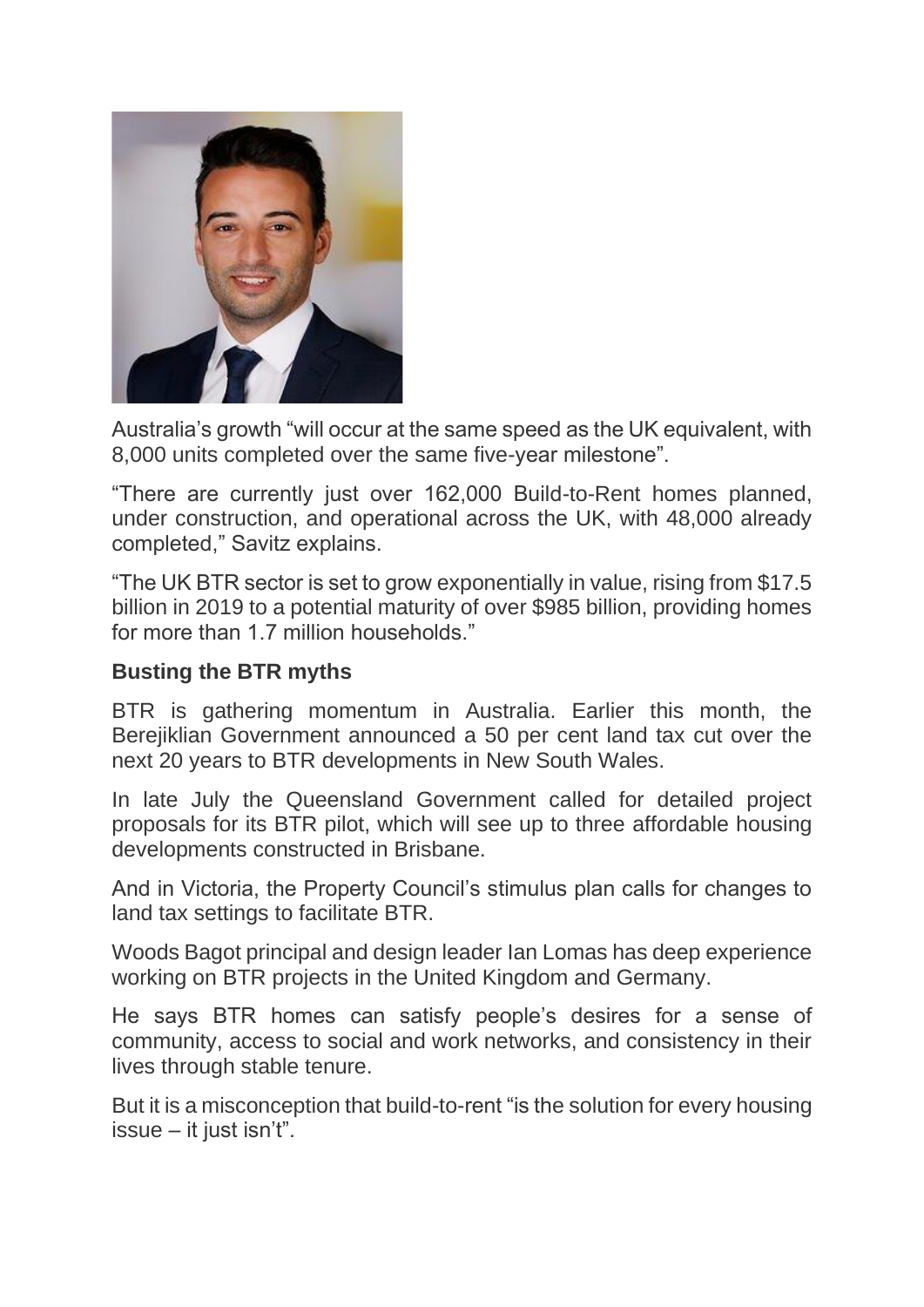What build-to-rent does do is "fundamentally change the relationship between owner and tenant to one of mutual benefit," Lomas says.

"To retain build-to-rent investor value the focus must always remain on the resident. Thus, we should expect better long-term design outcomes, well maintained properties and secure tenures."

Lomas says designing BTR demands a shift in thinking.

"Buildings need to age well and demonstrate enduring appeal – they are long term investments and the owners must provide homes that appeal to renters over numerous cycles in their lives.

"This provides an architecture of good daylight, well-proportioned spaces, natural ventilation, storage, and distinctive character.

"With different apartment types available in a single development, a renter has flexibility to change the size and nature of their housing as their needs change, without having to leave established connections and support networks. The building becomes a neighbourhood and a community.

"The speed of delivery is another gain – and a great lever for local authorities keen to see housing numbers increase and to have people living and active in the area quickly."